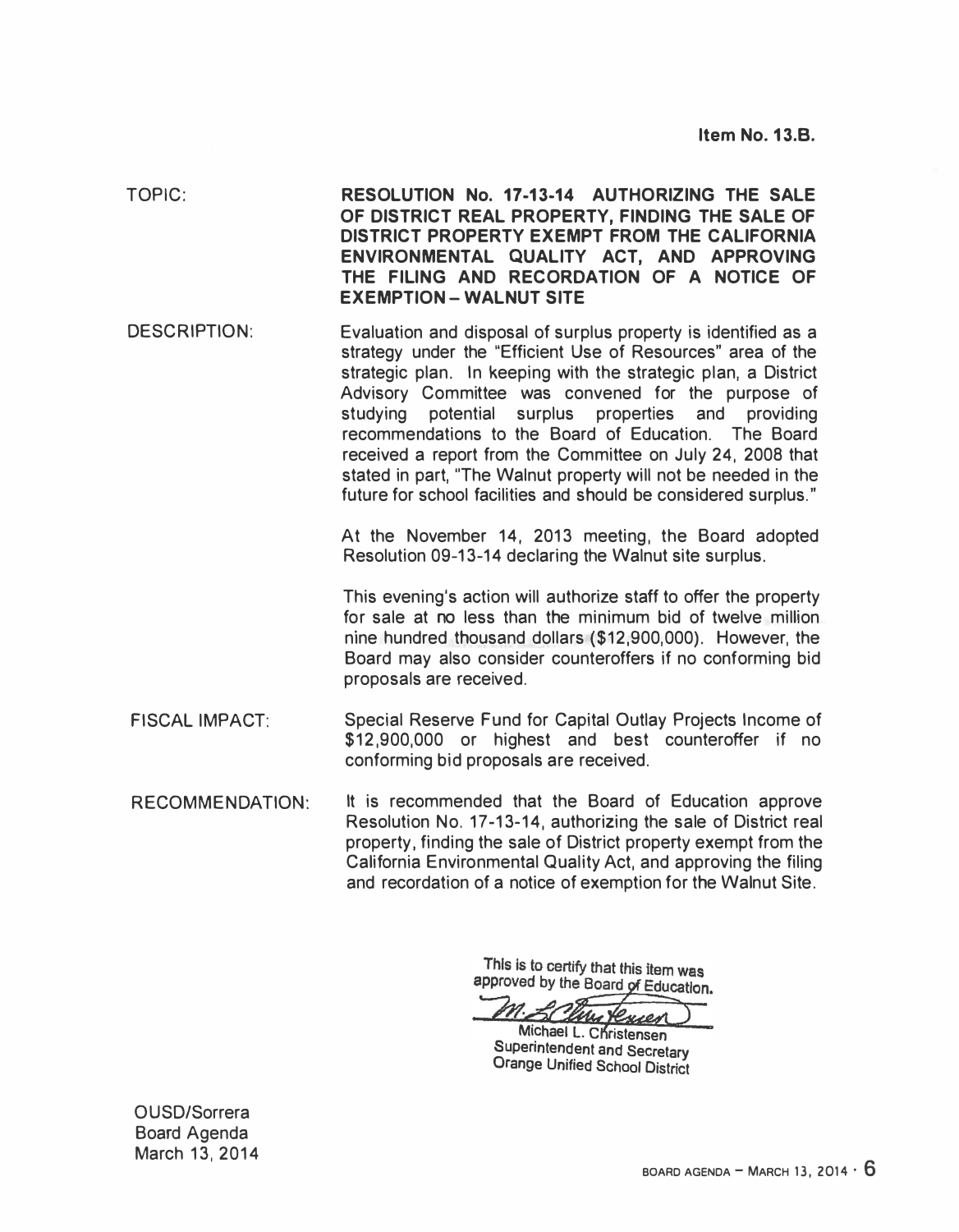## RESOLUTION NO. 17-13-14 OF THE BOARD OF EDUCATION OF THE ORANGE UNIFIED SCHOOL DISTRICT AUTHORIZING THE SALE OF DISTRICT REAL PROPERTY, FINDING THE SALE OF DISTRICT PROPERTY EXEMPT FROM THE CALIFORNIA ENVIRONMENTAL QUALITY ACT, AND APPROVING THE FILING AND RECORDATION OF A NOTICE OF EXEMPTION

## (WALNUT PROPERTY)

WHEREAS, the Orange Unified School District ("District") is the owner of approximately 9.77 acres of certain excess real property, located adjacent to Santiago Middle School on N. Rancho Santiago Blvd., in Orange, ("Property"), and as more particularly described in the map depiction attached hereto as Exhibit "A'';

WHEREAS, the District Advisory Committee, formed pursuant to Education Code section 17388 et seq., submitted a report to the Board on July 24, 2008 ("Committee Report") concluding that the Property was not needed to house District students and was not necessary for school purposes;

WHEREAS, the Board previously declared the Property surplus; and

WHEREAS, the Board adopted and approved a resolution (Resolution Number 19-13- 14), attached hereto as Exhibit "B", reaffirming the Board's previous declaration of the Property as surplus and declaring the Board's intention to retain the Property, until such time that the District determines to dispose of the Property, through separate board action, at a future date;

WHEREAS. the District now desires to sell the Property, in a public sale, pursuant to Education Code Section 17466, et seq.;

WHEREAS, the Property has not been used for school playground, playing field, or other outdoor recreational purposes in more than 8 years nor is the Property open-space land particularly suited for recreational purposes and therefore the Property is not subject to the requirements of Education Code section 17485 et seq., known as the Naylor Act;

WHEREAS, prior to any sale to the public, the Property must be offered to specified public entities pursuant to Education Code section 17464 and Government Code section 54222;

WHEREAS, after complying with Education Code section 17464 and Government Code section 54222, the District desires to sell the Property in a public bid auction, pursuant to Education Code section 17466 et seq.;

WHEREAS, prior to the sale of the Property, the District must comply with the California Environmental Quality Act ("CEQA");

WHEREAS, categorical exemptions to CEQA are set forth in Article 19 of Title 14 of the California Code of Regulations ("CEQA Guidelines''):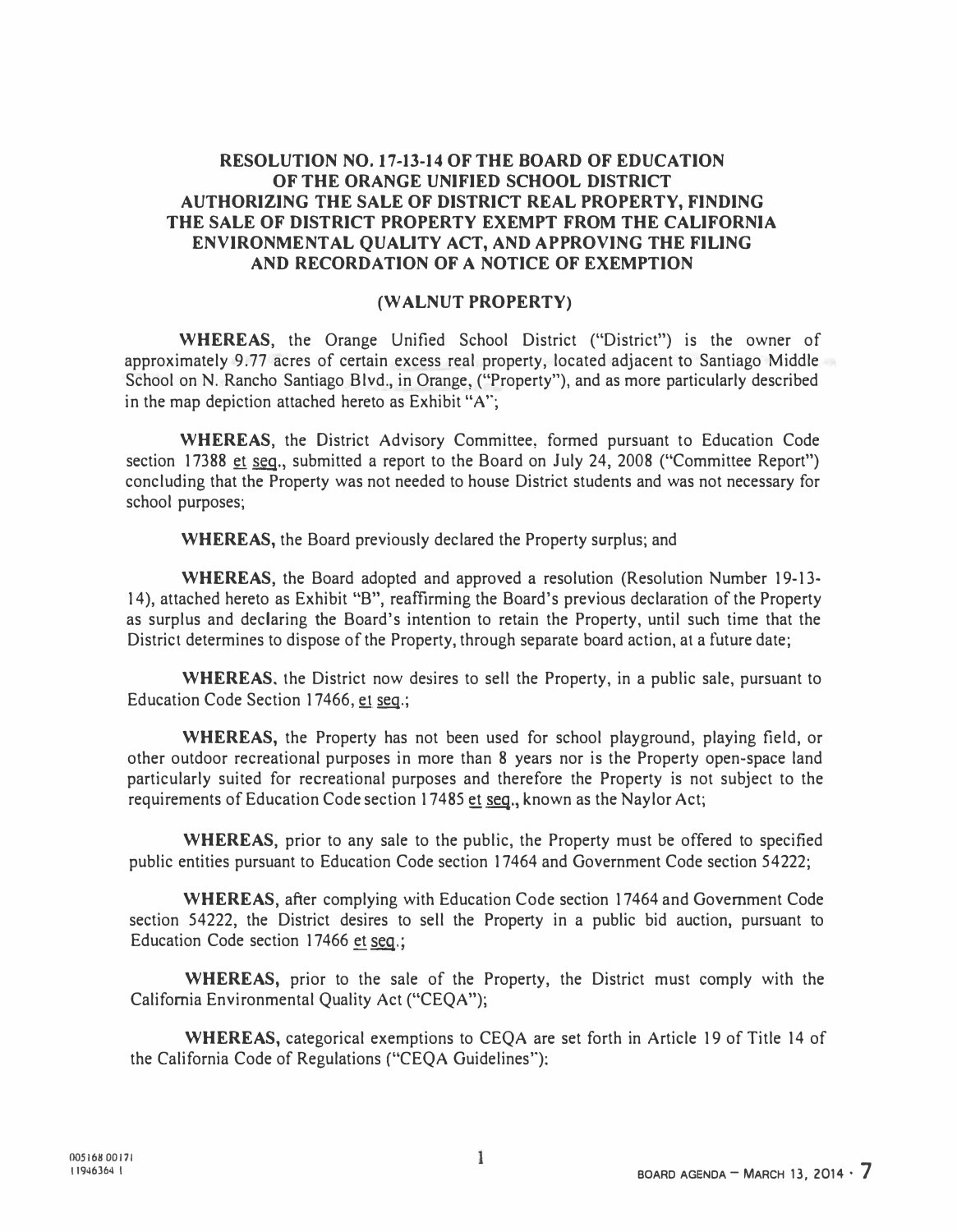WHEREAS, CEQA Guidelines Section 15312 sets forth an exemption from CEQA for sales of surplus government property;

WHEREAS, the District will sell the Property pursuant to CEQA Guidelines Section 15312;and

WHEREAS, the District Property is not located in an area of statewide, regional, or areawide concerns as identified in CEQA Guidelines Section 15206(b)(4);

WHEREAS, the District has considered whether the sale of the Property may have significant impacts on the environment; and

WHEREAS, the District has concluded, through its own independent review and analysis, that the sale of the Property will not have a significant impact on the environment.

NOW, THEREFORE, the Board of the Orange Unitied School District hereby finds, determines, declares, orders and resolves as follows:

Section 1. That all of the recitals set forth above are true and correct.

Section 2. That the Board hereby declares the Board's intention to sell said Property.

Section 3. That, the sale of the Property is not hereby limited to any particular manner. and the District will use its best efforts to ensure the Property is sold at no less than the minimum bid of TWELVE MILLION NINE HUNDRED THOUSAND DOLLARS (\$12, 900.000); provided, however. should such a sale not come to fruition, the Board may take further action at a later date with respect to the Property.

Section 4. That the District's Superintendent or his designee is authorized and directed to send written offers for the sale of the Property to public agencies pursuant to Education Code section 17464 and Government Code section 54222, and written notice to the District's local planning agency of the proposed disposal of the Property pursuant to Government Code section 65402(c).

Section 5. That the Property does not consist of land which is used or has been used, for school playground, playing field. or other outdoor recreational purposes for more than 8 years and is the Property is not open space land particularly suited for recreational purposes, therefore the Property is not subject to the requirements of Education Code section 17485 et seq.

Section 6. That in the event that no public agencies listed in Education Code section 17464 or Government Code section 54222 express an interest in the Property, this Board, pursuant to Education Code section 17466, does hereby announce its intention to receive and consider proposals for the sale of the Property and may also consider counteroffers if no conforming bid proposals are received.

Section 7. That the District's Superintendent or his designee is authorized and directed to give notice of the District's intent to sell the Property by posting copies of this Resolution in at least three locations within the District not less than 15 days before the bid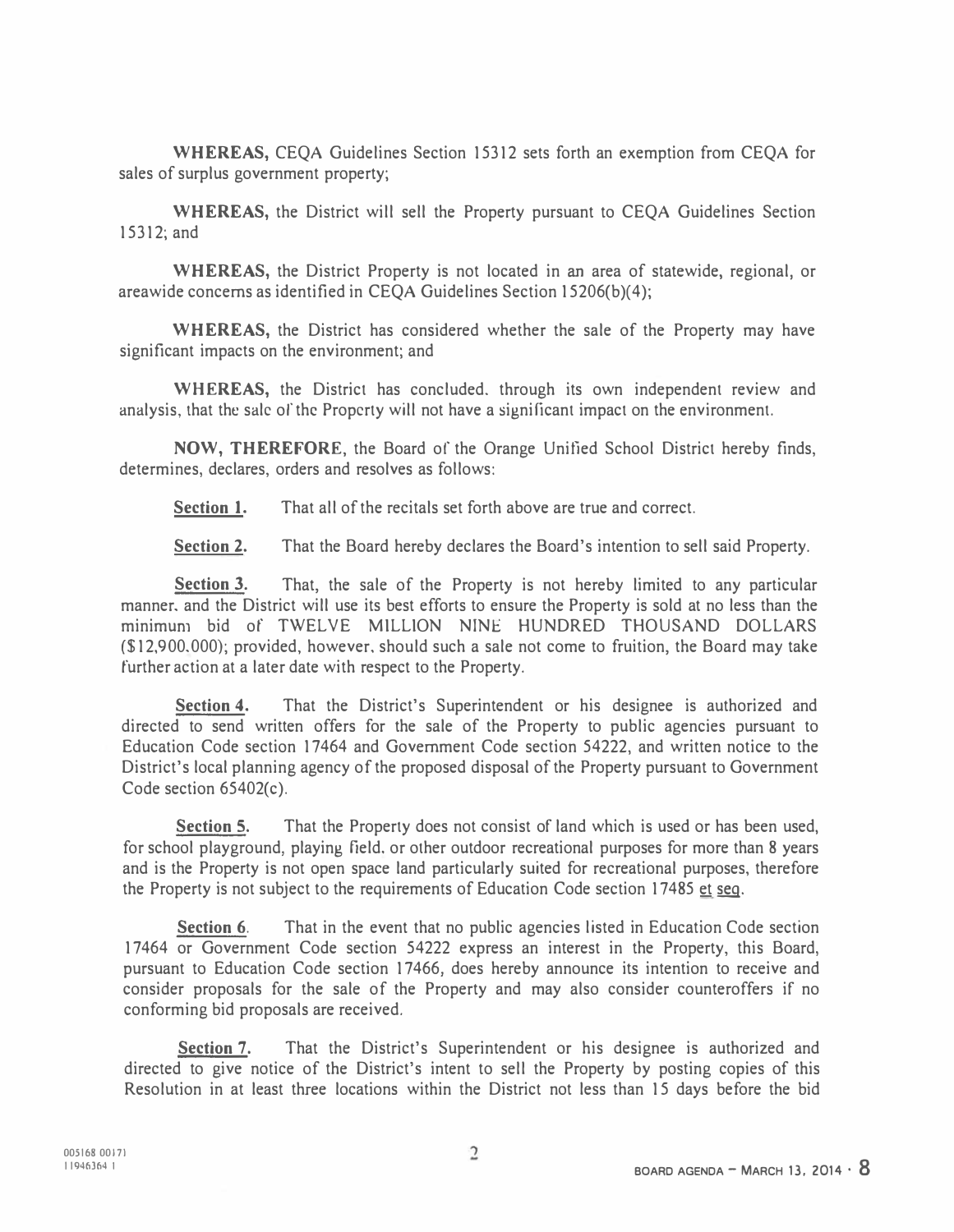auction and by publishing notice in any newspaper of general circulation located within the District, once a week for three weeks.

Section 8. That each bidder shall submit with its bid proposal a certified or cashier's check made payable to the Orange Unified School District in the amount of Ten Thousand Dollars (\$I 0,000.00) as bid security for entering into the purchase agreement which shall be negotiated in good faith with the District. The deposit of the successful bidder will be retained by the District and applied towards the purchase of the Property. After execution of the purchase agreement by a successful bidder, or thirty (30) days. whichever comes first. all other deposits will be returned. If the successful bidder fails to execute the purchase agreement and provide all necessary documents within five (5) days of receiving the tina) purchase agreement from the District, the District may retain the bid security.

Section 9. and conditions: That the sale of the Property, at auction, shall be upon the following terms

> a. The minimum bid for the sale of the Property shall be no Jess than the minimum bid of TWELVE MILLION NINE HUNDRED THOUSAND DOLLARS (\$12,900,000).

b. The Property is sold in an "As-Is" condition.

c. The purchaser shall bear all costs associated with recording fees. documentary and other transfer taxes, title insurance premiums, and other escrow costs; and

d. Any other terms that the District may later approve prior to said bid auction.

Section 10. The District will not pay a real estate commission for the purchase or sale of the Property.

Section 11. That Bid Proposal forms for the purchase of the Property may be obtained from the Business Services Department of the District at 1401 North Handy Street, Orange, California 92867. Although a bidder may propose changes to the purchase agreement, unless otherwise agreed to by the District, the bidder shall agree that the existing terms and conditions of the purchase agreement will be binding upon the successful bidder. Any proposed changes to the purchase agreement must be submitted with the bid proposal. Any proposed material changes to the existing terms and conditions of the purchase agreement shall render such bid a counteroffer. which counteroffer may not be accepted by the District should any written or oral offer be made at or greater than the terms and conditions set forth in the purchase agreement and the minimum terms set forth herein. If there are no written or oral offers that conform to the terms and conditions set forth in the Purchase Agreement, the District may accept counteroffers.

Section 12. That the bid proposals shall be sealed and filed with the District at a specified future date and time, which date and time shall be noticed pursuant to the surplus property procedures and the law of the State of California. The Board delegates authority to the District's Superintendent or his designee to establish the date for submission of bid proposals and of the bid auction.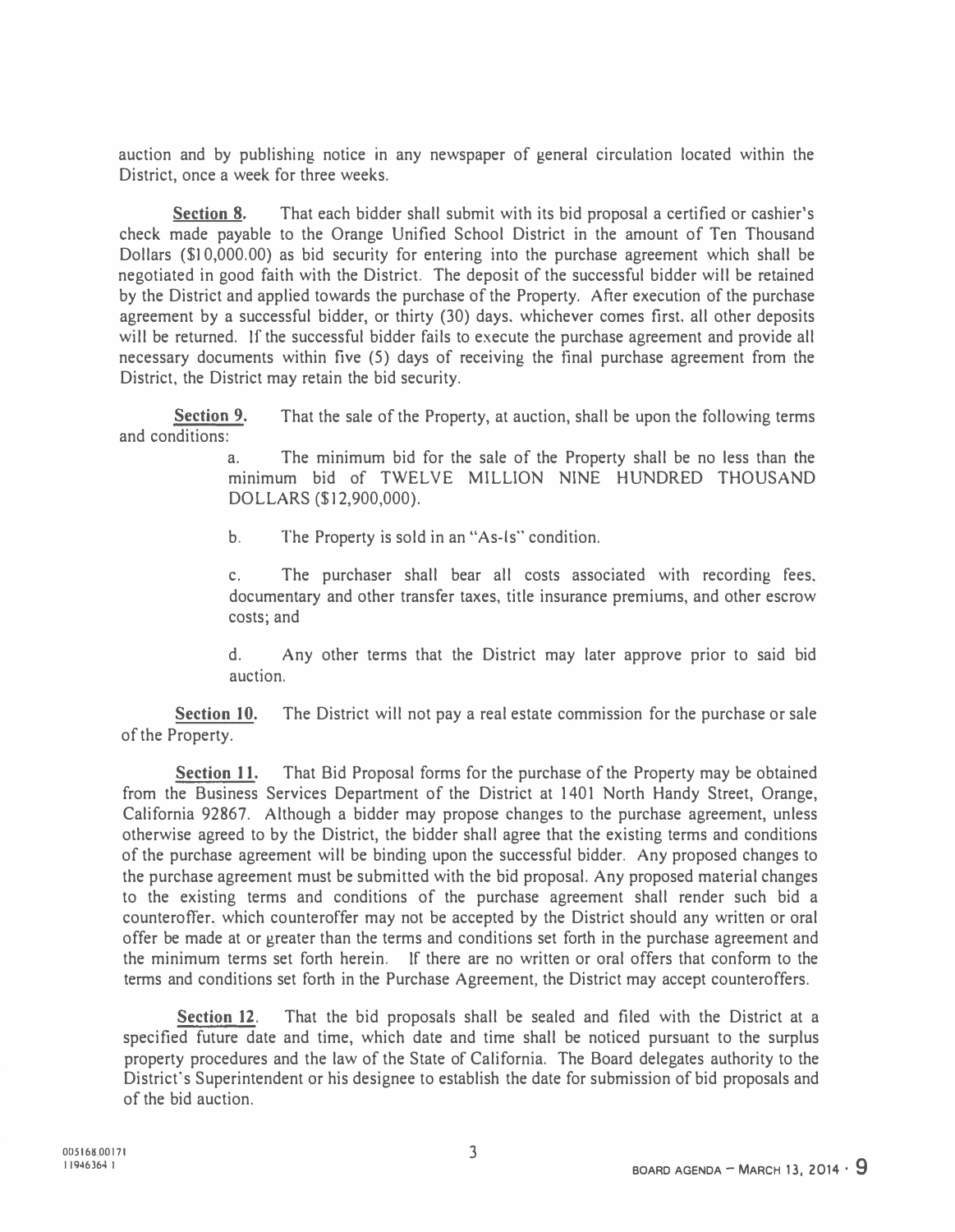Section 13. That, at the bid auction to be held on September 10, 2014 at the District Office, or as determined by the Board, the sealed bid proposals shall be opened, examined and declared. The District's Superintendent or his authorized designee shall then call for oral bids. If, upon the call for oral bidding, any responsible person's offer to enter into said purchase agreement, upon the terms and conditions specified and for a price exceeding by at least five percent (5%) the highest written proposal for the Property, then the oral bid, which is highest for the Property shall be finally accepted. Final acceptance shall not be made, however, until the oral bid is reduced to writing and signed by the offeror and bid security, as described herein, in the form of a certified or cashier's check payable to the District has been submitted.

Section 14. That final acceptance of the highest bid, either written or oral, will be made at the Board meeting, or at any adjourned session of the same meeting held within ten (10) days. The Board may select the highest bid of any of the bids, or if it deems such action to be for the best public interest, it may reject any and all bids. The District reserves the right to make non-substantive changes to the purchase agreement. The highest successful bidder shall be required to execute the purchase agreement as a requirement for final acceptance by the Board.

Section 15. That the District's Superintendent or his designee is hereby authorized and directed to give notice of the Board's intent to sell the Property by posting executed copies of the Resolution in three (3) public places in the District not less than fifteen (IS) days before the date of the meeting, and by publication of a Notice of Intent to Sell not less than once a week for three (3) consecutive weeks before the date of the meeting in a newspaper of general circulation published in the District or in the County in which the District or any part thereof is situated and having a general circulation in the County.

**Section 16.** That the District has considered whether the sale of the Property may have significant impacts on the environment.

Section 17. That the District has concluded, after reviewing the sale of the Property through its own independent review and analysis, that the sale of the Property will not have a significant impact on the environment.

Section 18. That the sale of the Property will not result in damage to scenic resources pursuant to Public Resources Codes Section 21084.

Section 19. That the Property is not located in an area of statewide, regional, or areawide concerns as identified in CEQA Guidelines Section 15206(b)(4).

Section 20. That the sale of the Property is subject to CEQA Guidelines Section 15312, and is therefore exempt from CEQA.

Section 21. That the District's Superintendent, or the Superintendent's designee, is instructed to file and/or record a Notice of Exemption from the California Environmental Quality Act, consistent with this Resolution, attached hereto as Exhibit "C," with any and all appropriate public agencies or entities, subject only to minor, non-substantive revisions, if necessary.

Section 22. This Resolution shall take effect immediately upon adoption.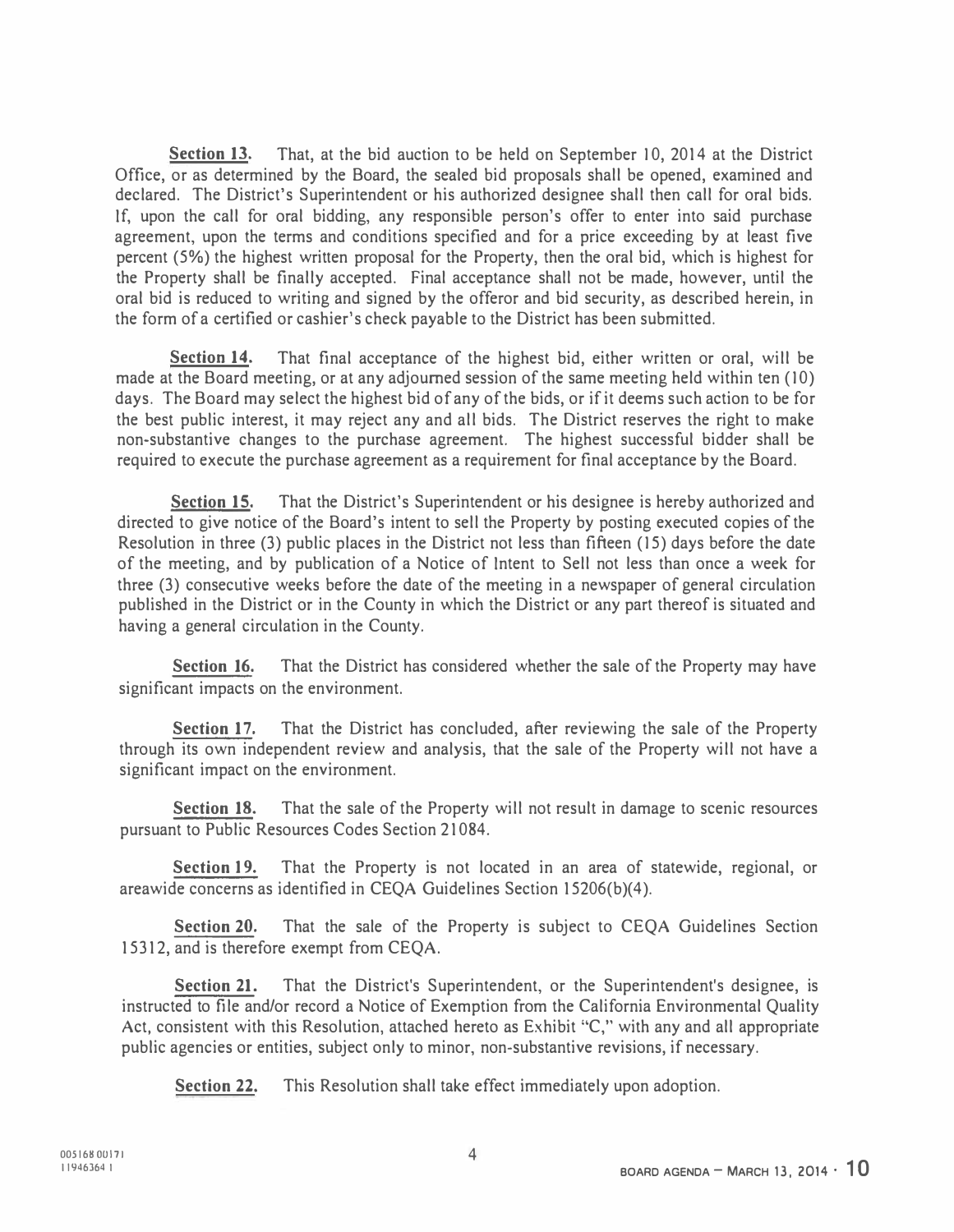ADOPTED, SIGNED AND APPROVED this 13th day of March , 2014.

John Griega

President of the Board of Education of the Orange Unified School District

1, Mark D. Wayland , Clerk of the Board of Education of the Orange Unified School District, do hereby certify that the foregoing Resolution was adopted by the Board of said District at a meeting of said Board held on the 13th day of March  $\ddot{\phantom{a}}$ 2014, and that it was so adopted by the following vote:

AYES: 7 NOES: 0 ABSTAIN: 0 ABSENT: 0

Mark D. Wayland Clerk of the Board of Education of the Orange Unified School District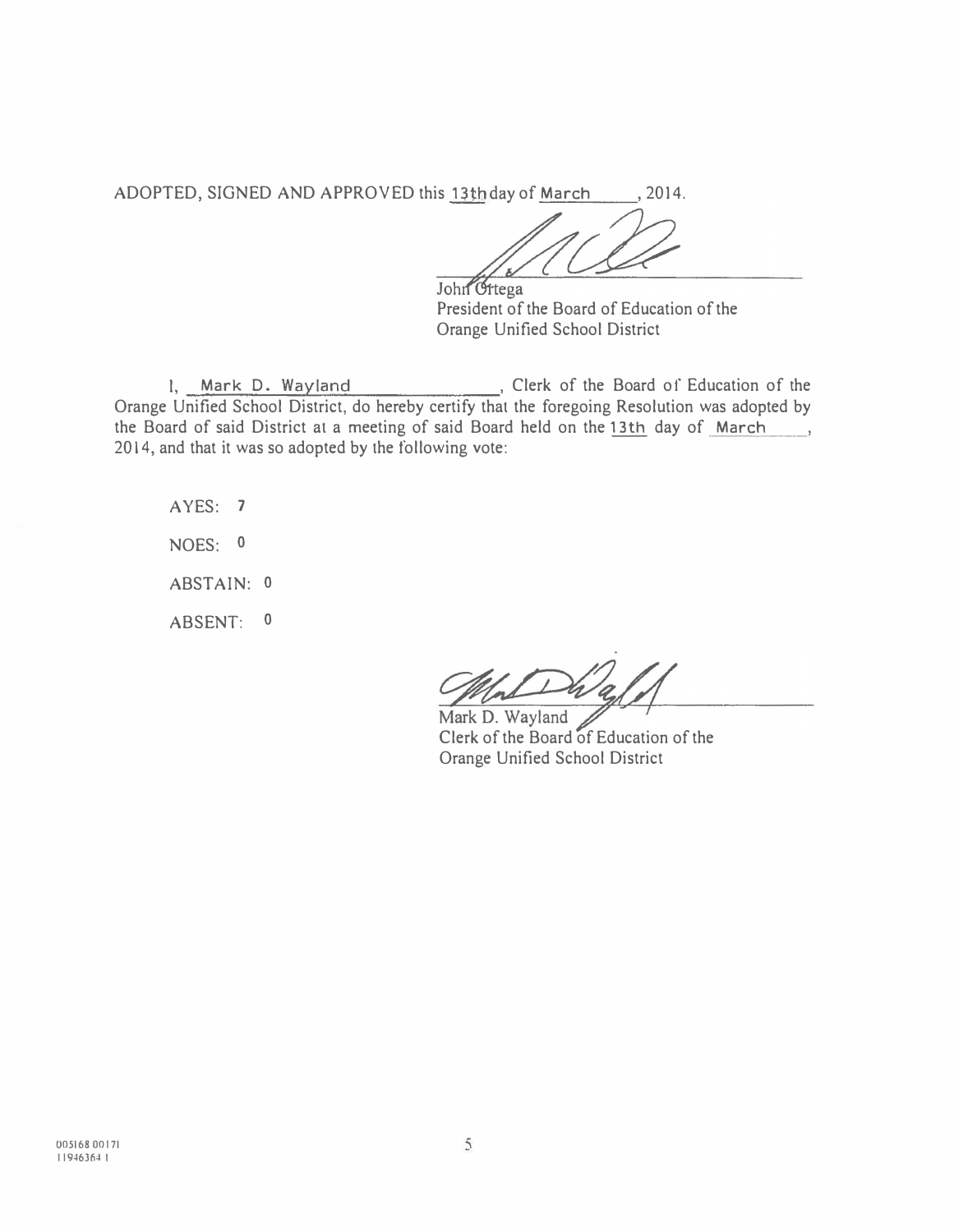## EXHIBIT "A"

ALL THAT CERTAIN REAL PROPERTY SITUATED IN THE COUNTY OF ORANGE, STATE OF CALIFORNIA, DESCRIBED AS FOLLOWS:

ALL THAT PORTION OF THE LAND ALLOTTED TO NIEVES LOPEZ DE PERALTA AS DESCRIBED IN THE FINAL DECREE OF PARTITION OF THE RANCHO SANTIAGO DE SANTA ANA, WHICH WAS ENTERED SEPTEMBER 12, 1868 IN BOOK B, PAGE 410 OF JUDGMENTS OF THE DISTRICT COURT OF THE 17TH JUDICIAL DISTRICT IN AND FOR LOS ANGELES COUNTY, CALIFORNIA, DESCRIBED AS FOLLOWS:

BEGINNING AT THE SOUTHWEST CORNER OF THE 7.31 ACRE PARCEL OF LAND CONVEYED TO DAVID S. FIKE BY DEED RECORDED IN BOOK 66, PAGE 307 OF DEEDS, BEING ON THE EAST LINE OF BLOCK B OF THE LAND. OF OGE AND BOND, AS SHOWN ON A MAP RECORDED IN BOOK 3, PAGES 430 AND 431 OF MISCELLANEOUS RECORDS OF LOS ANGELES COUNTY, CALIFORNIA; THENCE SOUTH TO A POINT 330.00 FEET NORTH FROM THE SOUTHEAST CORNER OF LOT 18 FOR SAID BLOCK B; THENCE EAST 627.00 FEET TO STATION 11 OF THE SURVEY MADE BY JOHN F. HALSTEAD FOR MRS. J. STONE IN FEBRUARY 1886; THENCE NORTHWESTERLY IN A DIRECT LINE TO THE NORTHEAST CORNER OF THE LAND DESCRIBED IN THE DEED TO EDWIN B. MARTIN AND WIFE, RECORDED APRIL 17, 1940 IN BOOK 1040, PAGE 220 OF OFFICIAL RECORDS; THENCE WEST TO A POINT EAST 403.00 FEET FROM THE EAST LINE OF SAID BLOCK B; THENCE NORTH TO THE SOUTH LINE OF SAID LAND CONVEYED TO FIKE; THENCE WEST 403.00 FEET TO THE POINT OF BEGINNING.

EXCEPTING THE WEST 16.50 FEET OF THE NORTH 192.00 FEET THEREOF. SUBJECT TO COVENANTS, CONDITIONS, RESERVATION, RESTRICTIONS, EASEMENTS AND RIGHT OF WAY OF RECORD.

EXCEPTING THEREFROM THAT PORTION DESCRIBED IN DEED TO MARION F. JONES RECORDED FEBRUARY 28, 1977 IN BOOK 12086 PAGE 464 OF OFFICIAL RECORDS.

Note: This Company has provided said description as an accommodation for the purpose of facilitating this report. Said description is not an Insurable parcel pursuant to the Subdivision Map Act of the State of California and should not be relied upon to convey or encumber said land, until approved by the appropriate governing agency.

Assessor's Parcel Number: 093·141-49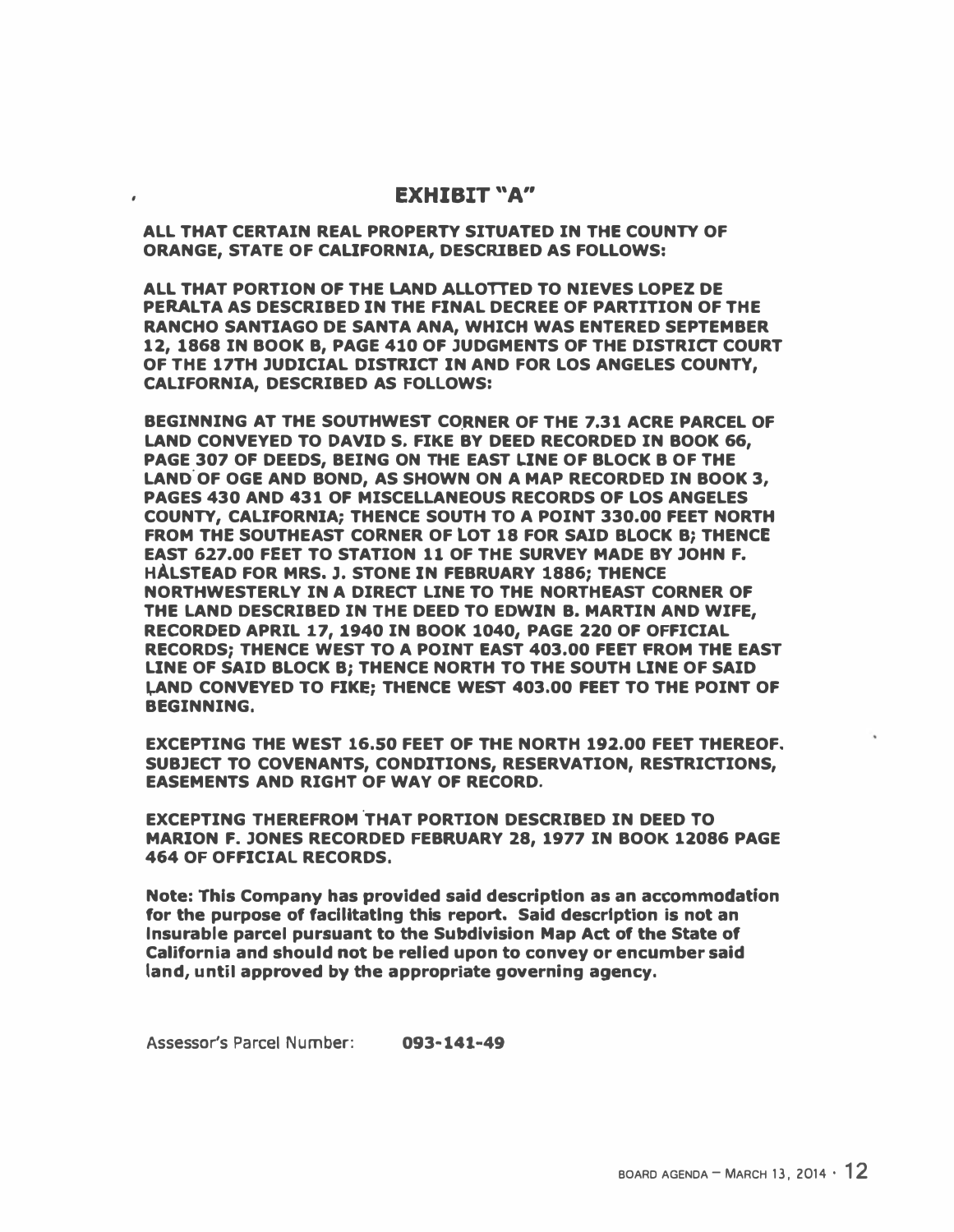Item No. 12.8.

<sup>T</sup>OPIC: RESOLUTION No. 09-13-14 RECONFIRMING ACCEPTANCE OF THE ADVISORY COMMITTEE RECOMMENDATION AND REAFFIRMING THE DECLARATION OF SURPLUS PROPERTY - WALNUT PROPERTY

DESCRIPTION: Evaluation and disposal of surplus property is identified as a strategy under the "Efficient Use of Resources" area of the strategic plan. In keeping with the strategic plan, a District Advisory Committee was convened for the purpose of studying potential surplus properties and making recommendations to the Board of Education. The Advisory Committee met on April 9, 2008, May 15, 2008, June 9, 2008 and July 2, 2008.

> The Board received a report from the Committee on July 24, 2008 that stated in part, "The Walnut property will not be needed in the future for school facilities and should be considered surplus," at which meeting the Board accepted the report.

> This evening's action will reaffirm the Board's previous declaration that the Walnut property is surplus in accordance with the Advisory Committee's recommendation.

FISCAL IMPACT: No Fiscal Impact

RECOMMENDATION: It is recommended that the Board of Education approve Resolution No. 09-13-14 confirming acceptance of the 7-11 Advisory Committee recommendation and reaffirming the previous declaration that the approximately 9.17 acres located adjacent to Santiago Middle School on N. Rancho Santiago Blvd., known as the Walnut Property is surplus.

> This is to certify that this item was approved by the Board of Education.

Corne Roger

Michael L. Christensen Superintendent and Secretary Orange Unified School Oistnct

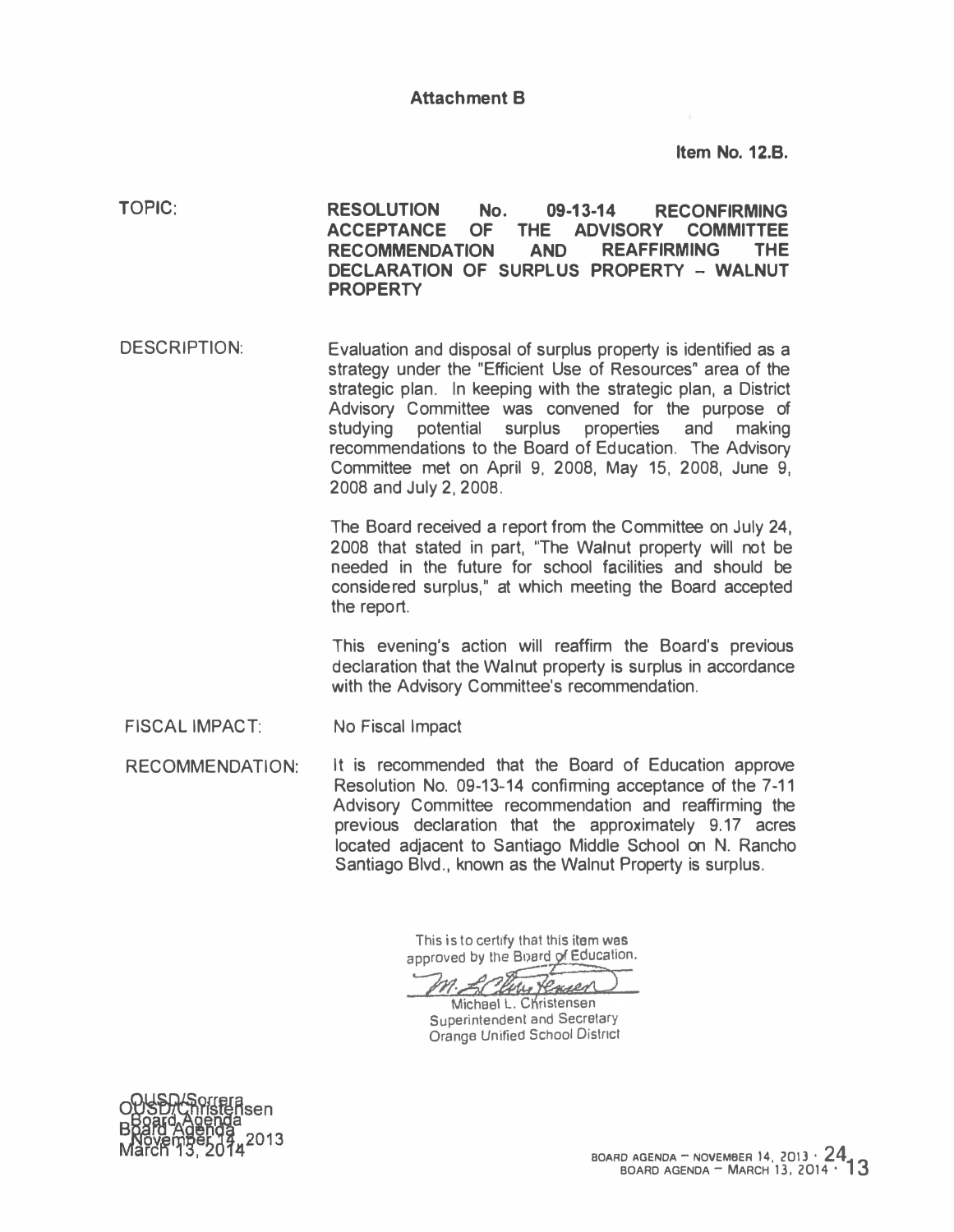#### RESOLUTION NO. 09-13-14

### RESOLUTION OF THE BOARD OF EDUCATION OF THE ORANGE UNIFIED SCHOOL DISTRICT RECONFIRMING ACCEPTANCE OF THE ADVISORY COMMITTEE RECOMMENDATION AND REAFFIRMING THE DECLARATION OF SURPLUS PROPERTY (WALNUT PROPERTY)

WHEREAS, the Orange Unified School District ("District") is the owner of approximately 9.17 acres of certain excess real property, located adjacent to Santiago Middle School on N. Rancho Santiago Blvd., in Orange, ("Property"), and as more particularly described in the map depiction attached her to as Exhibit "A";

WHEREAS, on February 7, 2008, the District appointed a surplus property advisory committee ("Advisory Committee") pursuant to Education Code section 17388, � seq. to advise the District's governing board ("Board") in the development of districtwide policies and procedures governing the use or disposition of school buildings or space in school buildings which is not needed for school purposes, including the Property;

WHEREAS, the Advisory Committee met on April 9, 2008, May 15, 2008, June 9, 2008 and July 2, 2008;

WHEREAS, the Advisory Committee submitted the report titled "Final Report and Recommendation to the Board of Education" ("Report") to the Board on July 24, 2008, at which meeting the Board accepted the Report;

WHEREAS, the Advisory Committee recommends that the Board declare and/or reconfirm its declaration of the Property as surplus and reconfirms that the Property will not be needed in the future for school facilities.

WHEREAS, prior to the formation of the Advisory Committee, the Board previously declared the Property surplus and entered into a lease agreement for the Property pursuant to California law (the "Lease"). The Lease term is currently subject to automatic annual one year renewals.

WHEREAS, the Board desires to reaffirm its declaration of the Property as surplus in accordance with the Advisory Committee's recommendation, but retain the Property until such time that the District determines to dispose of the Property, through separate board action, at a future date.

OUSD/Sorrera Board Agenda November 14, 2013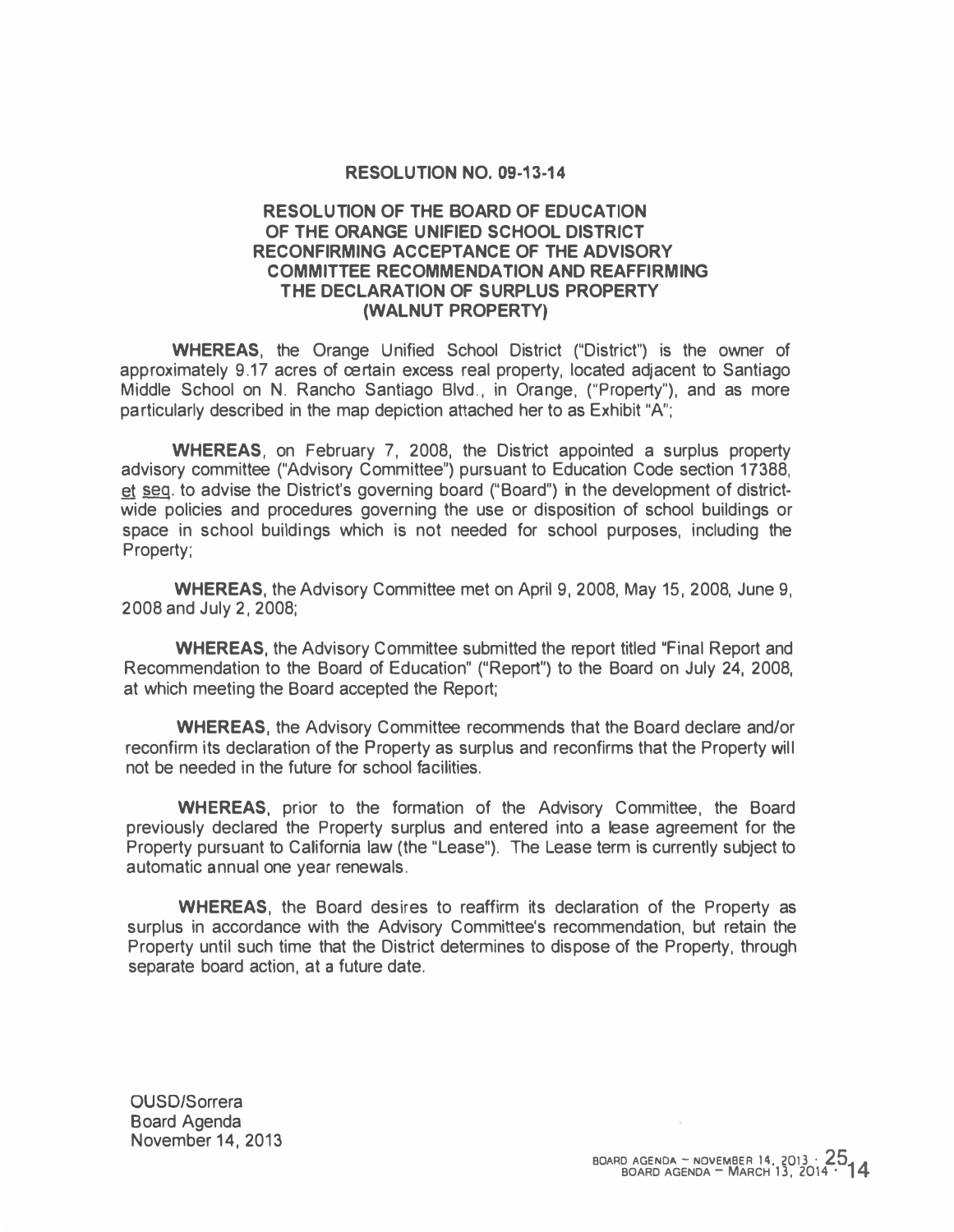NOW, THEREFORE, the Board of the Orange Unified School District hereby finds, determines, declares, orders and resolves as follows:

Section 1. That all of the recitals set forth above are true and correct.

Section 2. That the Board hereby reconfirms its acceptance of the Advisory Committee's Report and recommendations for the Property.

Section 3. That the Board hereby reaffirms its declaration that the Property is surplus.

Section 4. That the Board hereby declares the Board's intention to retain the Property, until such time that the District determines to dispose of the Property, through separate board action, at a future date.

ADOPTED, SIGNED AND APPROVED this 14<sup>th</sup> day of November, 2013.

BOARD OF EDUCATION ORANGE UNIFIED SCHOOL DISTRICT

By: **Timothy Surridge, Board President** 

Mal Ly Col By:

Mark Wayland, Clerk of the Board

I, Mark Wayland, Clerk of the Board of Education of the Orange Unified School District, do hereby certify that the foregoing Resolution was adopted by the Board of said District at a meeting of said Board held on the 14<sup>th</sup> day of November, 2013, and that it was so adopted by the following vote:

AYES: NOES: <u>ء</u> <u>1 -</u> MottaT ABSTAIN:<br>ABSENT:  $ABSENT: 21.519er$ 

Mark Wayland, Clerk of the Board